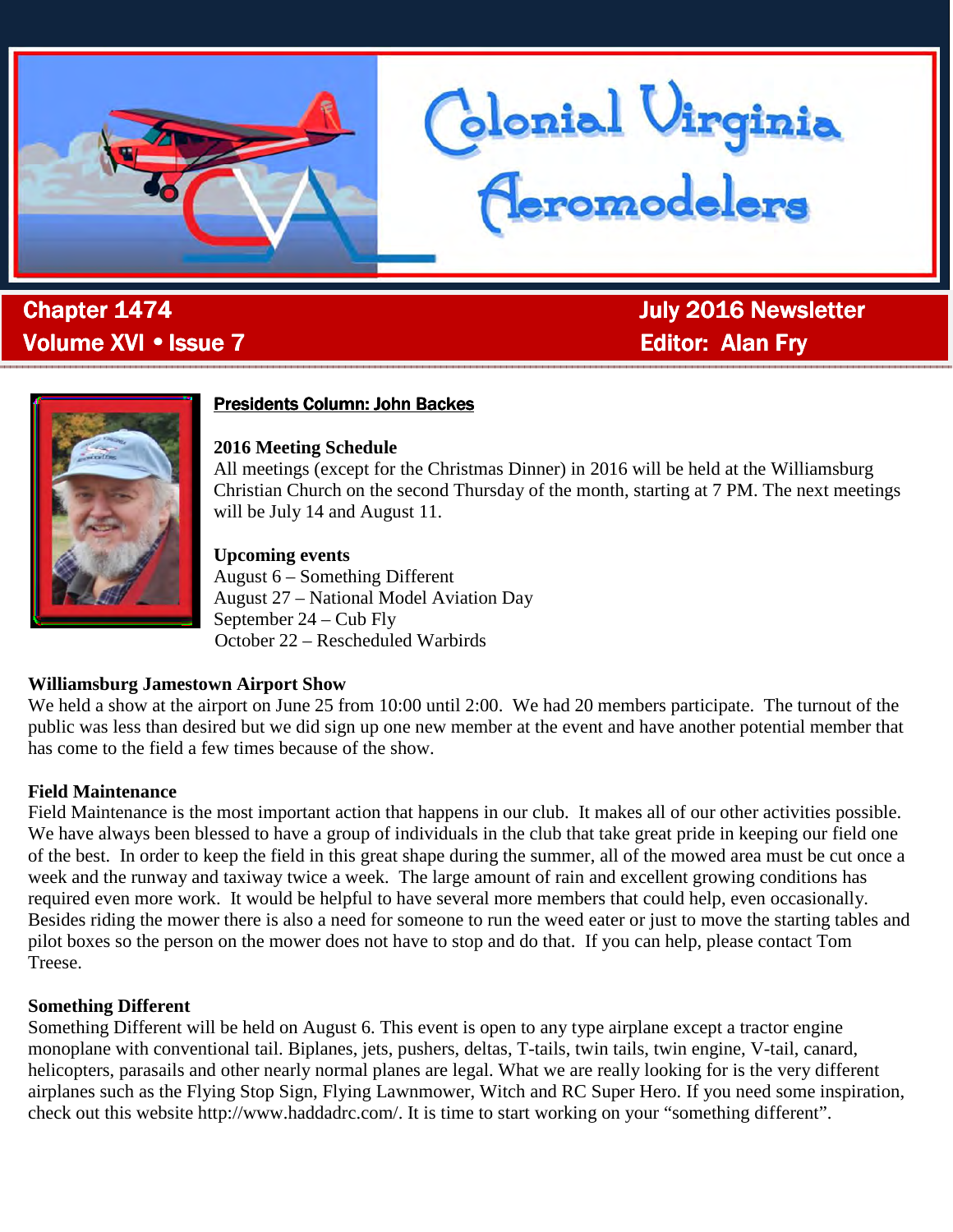## **Float Fly Club**

Joe Lupton is forming a new club to have Float Flying at the lake in Smithfield. He is looking for 12 charter members to each pay \$10 to cover the club charter fee and the site insurance. There will be flying during the week and occasionally on the weekends. If you want more information contact me and I will forward the information.

## **Show and Tell**

We are going to have a short show and tell at the end of each meeting. I would like to have Show and Tell be a significant part of each meeting.

**Contact Me**  Phone: 757-876-1241 Email: jb753@cox.net Address: 8630 Diascund Road, Lanexa, Va. 23089



## Secretary's Report: Gary Clifford

The June 9th, 2016 meeting, held at the Williamsburg Christian church, was called to order by the President at 7:00pm with 14 members and 1 guest present. The President announced the minutes of the May meeting that were published in the corresponding newsletter. A motion was made to approve the minutes as published. The motion was seconded, a vote taken and approved unanimously.

## **Treasurer's Report:**

The treasurer reported on the clubs operating and mower fund balances that included an expenditure for a recent lease payment.

#### **Site Improvements:**

Tom reported that he and Bill Talbot had mowed Monday and will mow again Friday ahead of any weekend flying activities. Tom also noted that one of the blades on the new tractor is damaged and a new set will be acquired. It was also noted that the new Route 5 sign is difficult to see due in part to the lack of contrast of the dark frame. It was suggested that the frame be repainted white to make it more visible amongst the surrounding trees. Winston again volunteered to make arrangements for a bucket truck for replacement of the large wind sock and removal of the weather station.

## **Activities:**

Tom indicated that another attempt to have WOW XI will be made in the fall. He and John will decide on a date in September or October that does not conflict with other events.

Winston's Float Fly at Patriots Landing was deemed a success. Six pilots attended but only three flew in the windy conditions. Winston will follow up with a thank you letter to the Patriots Landing Board in hopes of a possible Fall repeat.

#### **Safety:**

Safety Officer Cliff Casey read the AMA Safety Code aloud to all attendees.

Winston spoke about false identification of a reversed throttle channel on his radio and Lunar Eclipse model that turned out to be a trim setting that was to high. While initially attempting to reverse the throttle, it went wide open but caused no damage or injury.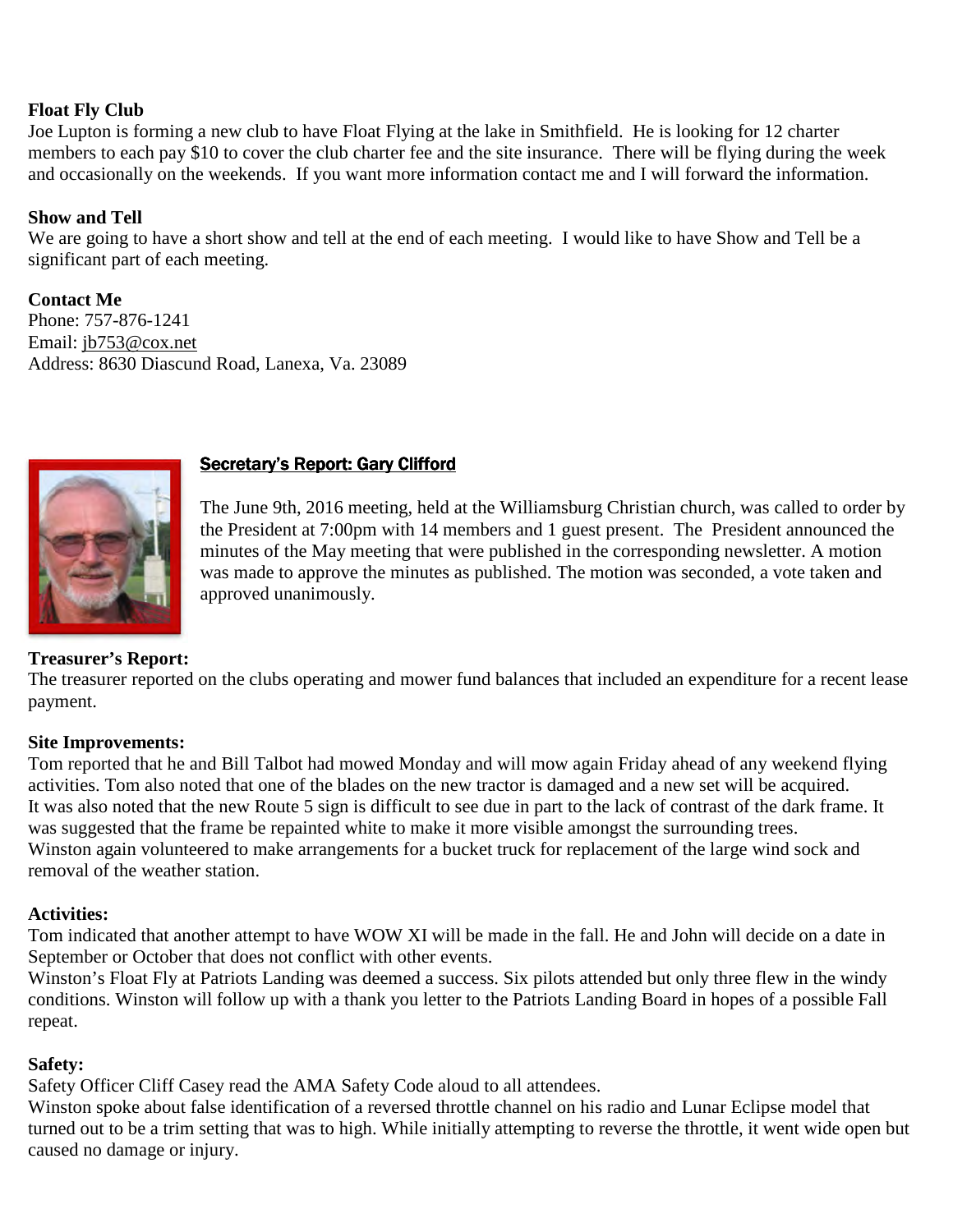## **Training:**

Although several instructors had participated over the past year, Gary had the privilege of awarding Avery Hensley his long awaited Solo Certificate.

## **Club Promotion:**

John spoke about the static aircraft display at the Williamsburg-Jamestown Airport on June 25<sup>th</sup> with a rain date of June  $26<sup>th</sup>$ . It is now certain that small foam electrics will be permitted to fly within the designated CVA display area. John outlined the "flying" registration process and reminded everyone to wear your AMA & CVA ID cards and be certain that proper AMA & FAA identification is affixed to your aircraft. John will develop an event schedule and Richard Brown will be the designated Air Boss. John displayed his small Dollar Tree foam glider design and encouraged participants to cut some out for distribution to children during the event.

### **Old Business:**

None

## **New Business:**

Gary distributed Club Officer lapel pins to the five CVA officers. These were provided by the AMA following our annual Leader Club renewal.

Alan proposed a relocation of the bleacher seats to a position in alignment with an existing opening in the iron fence. This may help spectators better observe flight operations without having their view blocked by pop-up-tents.

## **Show & Tell:**

Winston spoke about a mysterious and unwanted rudder channel reversal that took place between his Spectrum radio and Tidewater aircraft.

Bill Fredericks gave a detailed video presentation of the design & development of the Greased Lightning Project he spearheaded for NASA.

There being no further club business the meeting was adjourned at 8:29pm.



# Activities: Joe Musika

June is history, not a lot of high points in flying. There was a Float Fly in Bealeton, with a good turnout. They had over 50 flyers. Our club had a show at the Williamsburg Airport. We had a handful of show planes, plus some electrics were flying around. One of the planes had a 17 ft. wing-span. Hand launch gliders were handed out to the children. This event could be something to consider doing again next year.

Our next event will be August 6th "Something Different". You can go as different as you like.

The Flying Witch, Pizza Boxes, Flying Lawn mower, just to name a few. Come for the fun, and make sure you bring the Sun with you!!!!!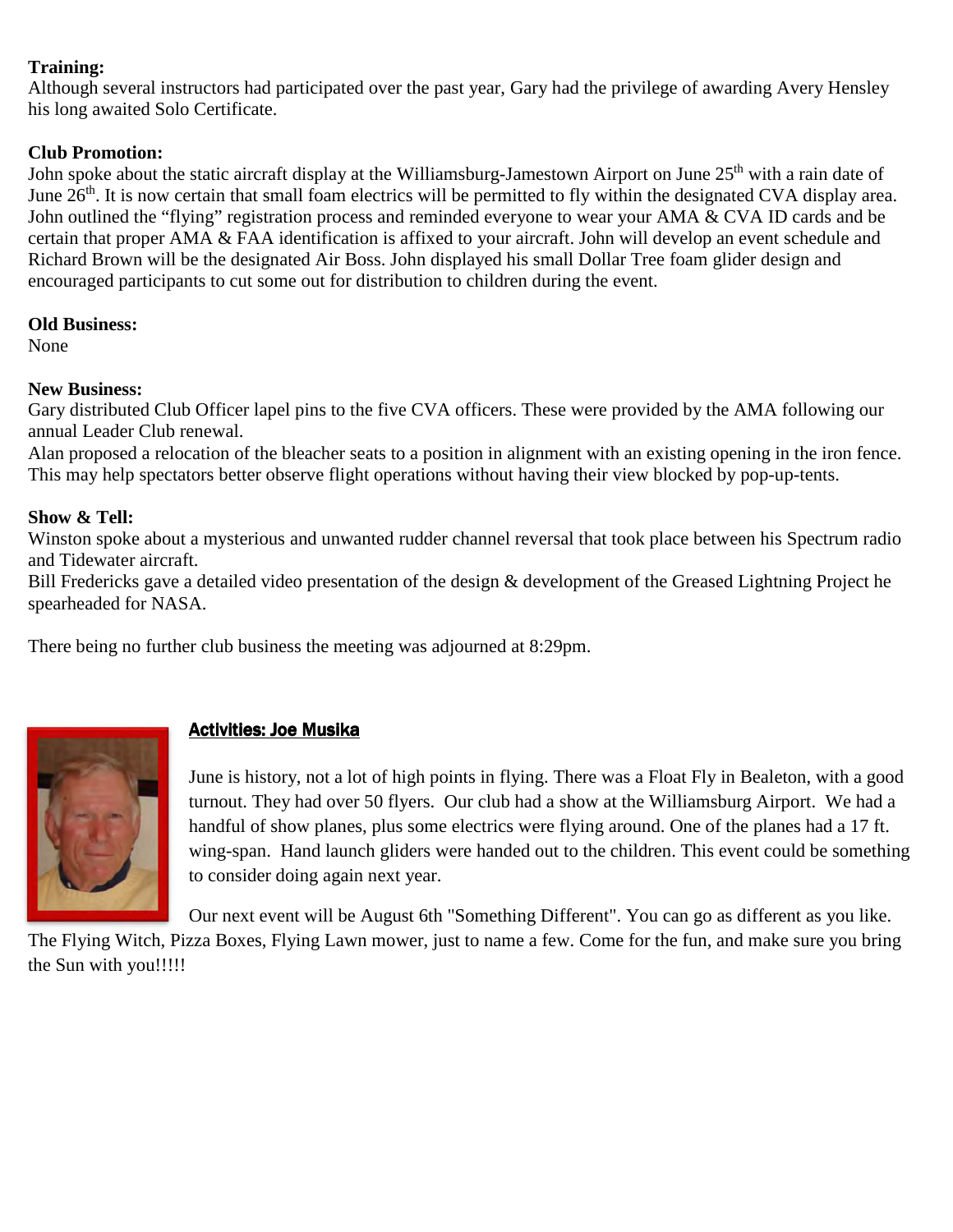

# **Training: Alan Fry**

#### **Website of the Month**

Several members of CVA have attended at least one of the float flys held in Bealeton, VA. The event is put on by Fauquier Aero Recreation Modelers (F.A.R.M.). I thought I would feature FARM's club website as this month's Website of the Month. I found it interesting browsing their website and comparing how they do things versus CVA's way of doing things. Here is the link:

http://www.farmclubrc.com/

**Do you have a favorite website? If so, let me know and I will put it in the newsletter. Favorite online store, how to build, how to fly, etc- send me the link! My email address:** 

## AlanWFEmail-CVA@yahoo.com

### Training Column-Recommended Trainers for a Beginner

Recently a potential new member asked what would be a good trainer in order to learn to fly. Tom Treese suggested the following:

First a computer simulator is well worth the investment. It will dramatically reduce the learning time.

Electric Aircraft. Ready to Fly Flyzone Cessna 182 47.5" Ready to fly with Tactic 600 transmitter & Rx. \$250.00 with battery and charger. Available from Tower Hobbies. Also will need: Extra 11.1 V 1800 to 2200 35C batteries- \$18.00 LiPo battery volt meter \$20.00. Extra props: \$2.70.

Hobby Zone super cub 48" Ready to fly. \$199.99. FMS Easy Trainer 35" \$119.00 and 50" for \$149.00

Glow Powered Aircraft Ready to Fly. Avistar Elite Ready to fly 62.5" with Tactic radio and receiver \$340.00 Also needed to fly a glow plane: Nitro fuel- \$19.00/ gal. Fuel Tubing- \$2.20. Glow lighter- \$16.00 Glow plug- \$6.00. Glow plug wrench- \$5.00. Epoxy and CA glue- \$12.00 Hobbico field box with 12V battery, starter and control board fuel pump- \$130.00 Total needed is approximately- \$550.00.

You may be able to buy some of this used or find a smaller plane but these are good trainers and radio setups.

R/C suppliers web sites: TowerHobbies.com, HobbyKing.com, HorizonHobby.com, MotionRC.com.

If you have any questions: ask a CVA member for help.

John Backes also responded with the following suggestions:

The Apprentice listed on the CVA for sale page is a really good deal. You should probably visit us at the field and talk about your individual situation since there are many different options on how to start. I second Tom's advice that a simulator really speeds up the learning process and also brings faster advancement after you learn to fly.

Finally, I gave my 2 cents worth and suggested the following:

I agree that you should come to the flying field. After 12:00 noon on weekends with good weather is the best time to catch us there. Like John said, coming to the field will allow us to have a dialog in order to zero in on what is best for you.

I too was going to mention the Apprentice on our For Sale page on the CVA website. I believe the plane is in good condition, and would allow you to save a few dollars buying it used. I also like the Flyzone Cessna that Tom recommended. However, you